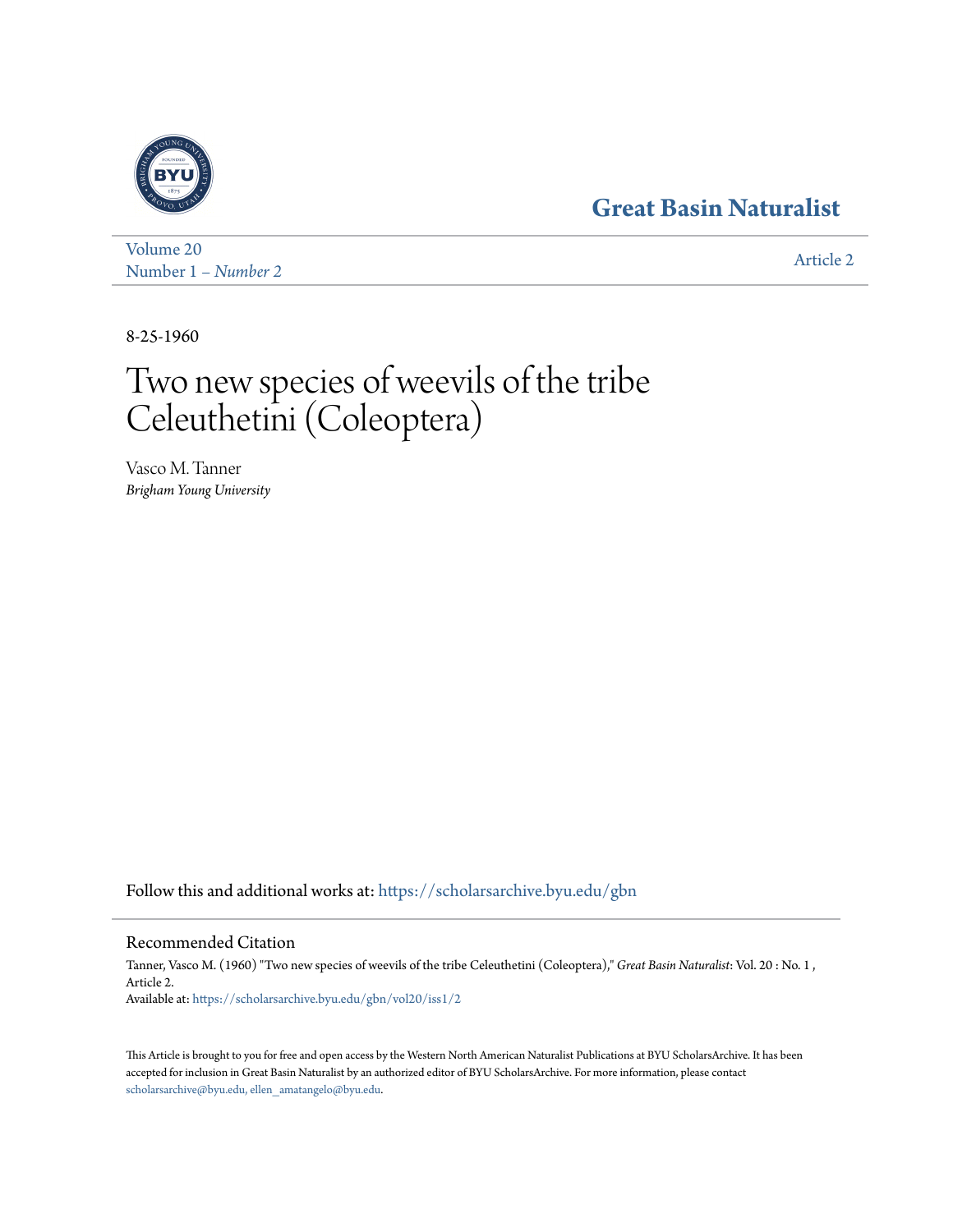#### TWO NEW SPECIES OF WEEVILS OF THE TRIBE CELEUTHETINI (COLEOFIERA)'

#### Vasco M. Tanner

#### Moluccobius marshalli sp. n.

Boby in male and female black to red-brown, with pale green scales above; prothorax with <sup>a</sup> broad medium black stripe bordered by sublateral green stripes, which form concentric lateral figures centered by black areas devoid of scales; lower half of pleurae to the coxae covered with a continuum of sparce pale green scales; elytra with markings of scales as shown in Figure 1; a crescent band of scales extending from the base of interval 3 along the humeral region and laterally back along intervals 8 to 10 to the middle; interrupted band of scales at the middle; two spots below the declivity. Underside, mesosternum, metasternum and the ventrites sparsely covered with pale green scales.

Head smooth, except for <sup>a</sup> small medium fovea on the sulcus which separates the head from the rostrum. On many specimens this fovea is obscured by the dense covering of scales. Eyes moderately convex; Rostrum longer than broad in the females, as broad as long in the males; dorsal area with a fine medium sulcus in the dense scales; ANTENNAE scape reaching to the middle of the prothorax, covered with white recumbent setae and small scales; funicle reaching the anterior two-fifths of the elytra; segment 2 a fourth longer than segment 3; Prothorax as long as broad, widest a little beyond the middle; dorsum convex, with deep close punctures, the intervals narrower than the punctures, with small shiny granules bearing a  $short$   $recumbent$  white, brown, or black seta; the broad medium  $\qquad$ stripe bordered with long green scales, Figure 1. ELYTRA broadly ovate, widest before the middle; the striae with shallow round punctures devoid of setae; the broad intervals with small shiny granules bearing a recumbent seta; erect setae beyond the declivity along the suture; pale green scales forming a lunula in the humeral area; an interrupted band of scales at the middle and two prominent spots below the declivity. Legs red-brown to black covered with grey or pale coppery scales and decumbent white setae on the dorsal; femora moderately clavate. first and second tibiae mucronate, metatibia with open corbel, spinules of distal comb amber color and longer than those of anterior comb; third tarsal segment twice as wide as the second and with heavy tufts of yellow pubescence. AEDEAGUS of the male spatulate Figs. 2 and 3, spermatheca Fig. 4.

Length: 3-5.5 mm. Breadth: 2-3 mm.

Type and 105 paratypes collected by Ernest Reimschiissel be tween October and December 1944, at the U. S. Pitu Military Airfield which was located between Pitoeo and Sabatai on Morotai Island. Paratypes have been deposited in the following institutions: British Museum. Natural History; U. S. National Museum; California

<sup>1.</sup> Contribution No. 172, Department of Zoology and Entomology, Brighani Young University.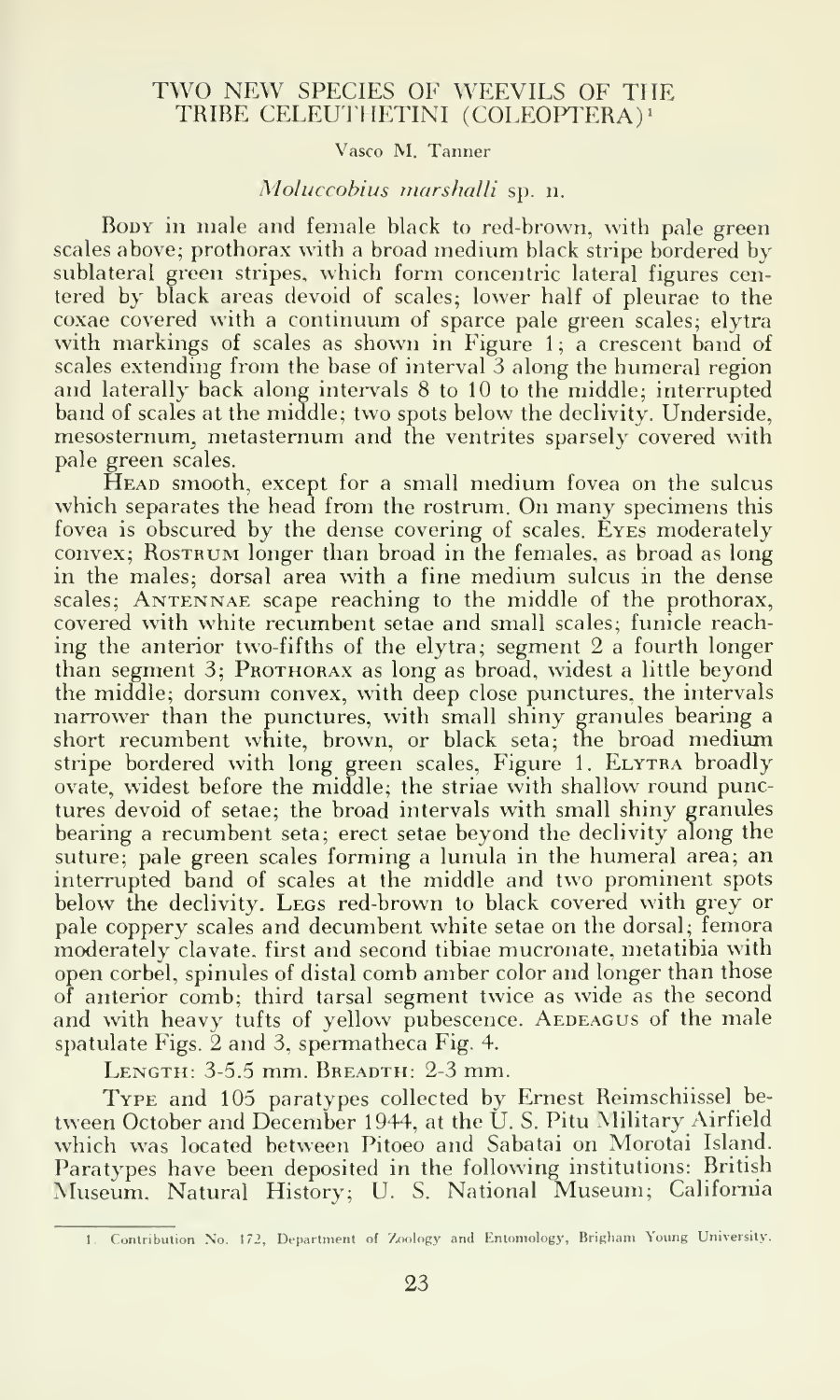Academy of Sciences; Museum, G. Frey, Tutzing; and Brigham Young University. REMARKS: Marshalli is closely related to wallacei. It differs in



Fig. 1. Moluccobius marshalli sp. n.

scale pattern of the prothorax and elytra, is smaller and the aedeagus is broadly rounded not pointed. Fig. 2; Marshalli is fairly abundant on the vegetation around the Pitu Airfield at Pitoeo on Point Gila of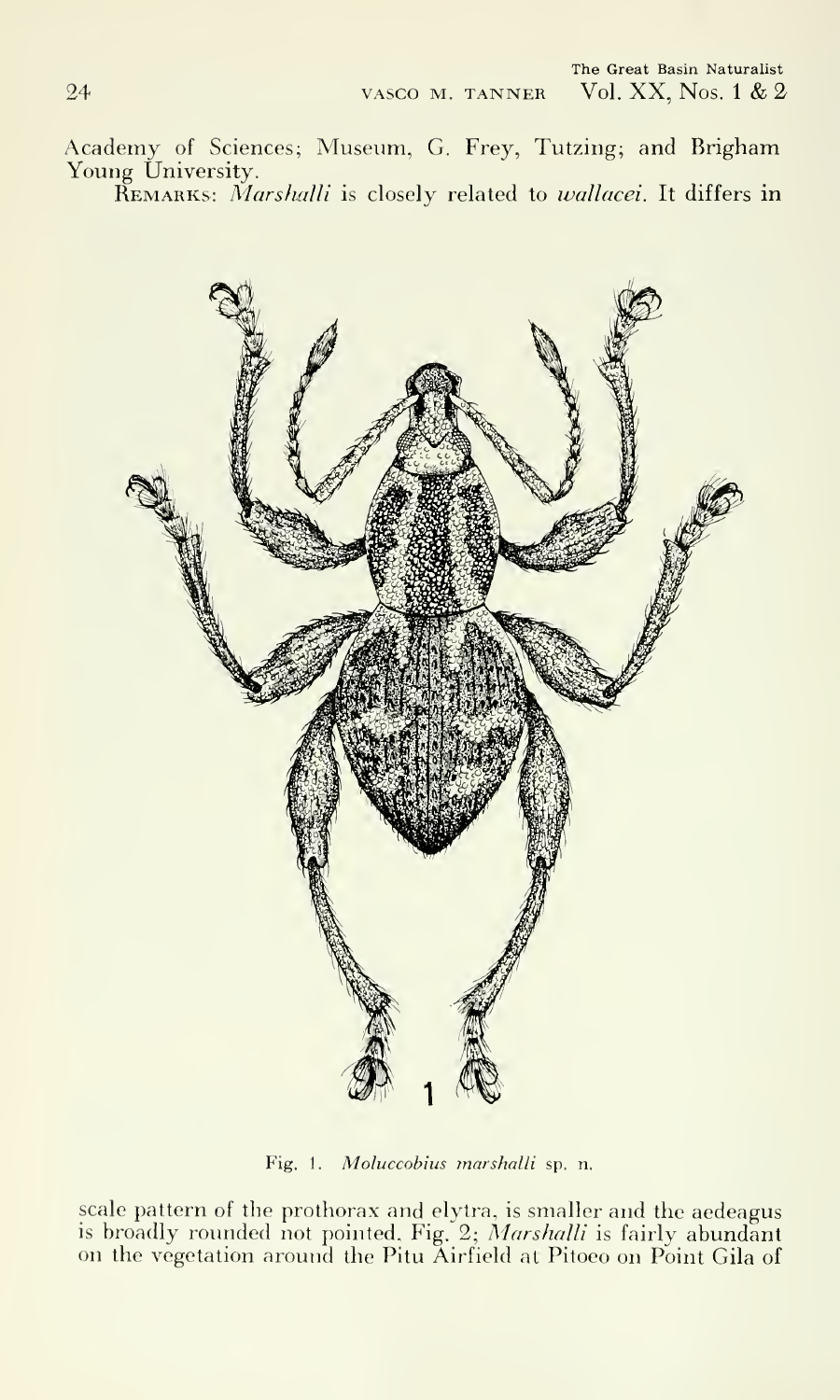Morotai Island. Mr. Ernest Reimschiissel, the collector, reported that he found it feeding on the sap which was exuding from damaged trees, in the open area around the military quarters.

Specimens of this species along with many other species from the Solomon, Admiralty and Moluccas Islands were submitted to Sir Guy Marshall of the British Museum of Natural History who report-



Fig. 2. Moluccobius marshalli sp. n. Dorsal view of median lobe of male.

- Fig. 3. Moluccobius marshalli sp. n. Lateral view of the median lobe of male.
- Fig. 4. Moluccobius marshalli sp. n. spermatheca.
- Fig. 6. Lophothetes reimschiisseli sp. n. Dorsal view of median lobe of male.
- Fig. 7. Lophothetes reimschiisseli sp. n. Lateral view of the median lobe of male.
- Fig. 8. Lophothetes reimschiisseli sp. n. spermatheca.

ed that several of them including this species of Moluccobius were new species. <sup>I</sup> am pleased to name this species in honor of Sir Guy Marshall, who was an outstanding authority on the weevils and a kind helper and cooperator. He assisted me in my study of the weevils while at the British Museum in 1957, and was very generous in giving to me Cotypes of many species of weevils he had recently described, along with specimens of 32 species of described Curculionids from Africa.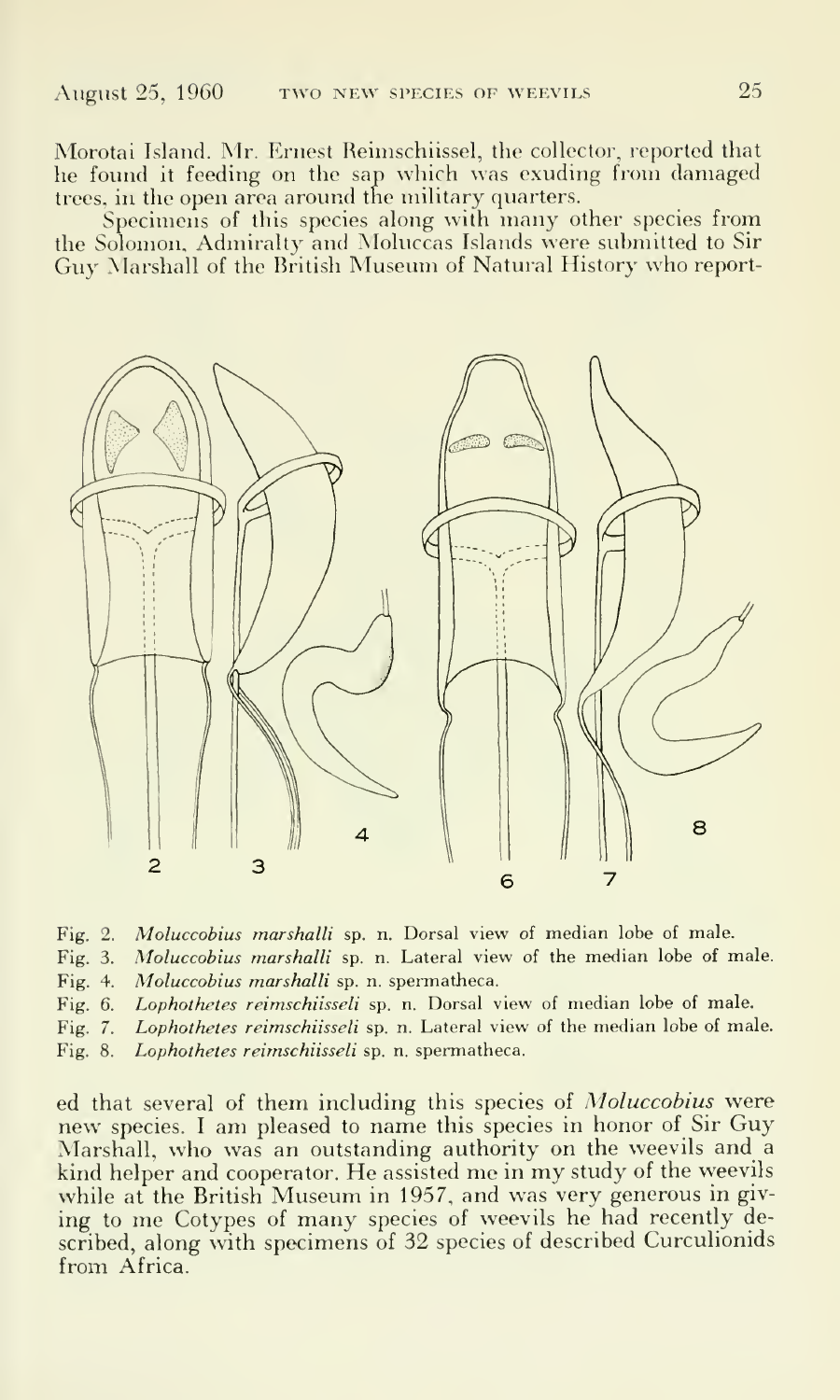#### KEY TO THE SPECIES OF MOLUCCOBIUS\*

- <sup>1</sup> (8) Prothorax as long as broad or <sup>a</sup> little longer; scape of antennae nearly reaching middle of prothorax; head not carinulate.
- 2 (7) Pronotum closely punctate, the punctures on the disk as wide or wider than the intervals, though often partly obscured by scales.
- <sup>3</sup> (4) Front femora very strongly arcuate on the dorsal edge; pronotum with a complete white stripe on each side; elytra with two complete white bands (interrupted only by the suture) (New Guinea) ligatus Pasc.
- 4 (3) Front femora normal; pronotum with <sup>a</sup> lateral stripe of bluish green scales on the basal half only, or without any stripe; elytra with more or less greenish scales and without white bands.
- 5 (6) Pronotum with a broad green stripe on each side on the basal half and a narrow median stripe on the apical half; elytra with blackish scales and various definite green spots; aedeagus of  $\delta$ terminating in the form of a pointed spoon (Kaioa, Halmaheira)

wallacei Mshl.

- <sup>5</sup> (6a) Pronotum with <sup>a</sup> broad medium area, bordered by lateral stripes of pale green scales; the lateral stripes are joined apically by a submarginal band of scales; elytra with <sup>a</sup> crescent-shaped band of scales extending along the humeral area and laterally back along intervals 8 to 10; an interrupted band of scales at the middle; Aedeagus spatulate in shape (Moluccas: Morotai Island) marshalli sp. n.
- 6 (5) Pronotum and'elytra without definite green stripes or spots, but with numerous pale green, pale coppery and grey scales;<br>aedeagus of  $\upbeta$  terminating in two long processes turning up into a sharp hook at the apex (Batchian) uncifer Mshl.
- <sup>7</sup> (2) Pronotum nearly devoid of scales in the middle, sparsely punctate, the intervals on the disk much wider than the punctures (Morty, Batchian, Halmaheira) notatus Mshl.
- 8 (1) Prothorax transverse; scape of antennae only shortly exceeding front margin of prothorax; head carinulate (Aru Is.) .. brevicornis Mshl.

\*Sir Guy Marshall's key to the species of Moluccobius, p. 41.

Lophothetes reimschiisseli sp. n.

Boby black, antennae and legs red-brown, with small regular grey scales; prothorax evenly punctate. Punctures larger than the intervals; scales arranged around the punctures in circular figures; elytra with uniform coverage of grey scales and recumbent brown setae on the intervals; small tuft of erect setae on the declivity of the suture of the females; ventrite 2 longer than 3-4-5.

HEAD smooth with shallow punctures surrounded with round grey scales, the eyes round, large and greatly convex.

ROSTRUM longer than broad widening apically with an abrupt apical declivity, which is sparsely squamose; the narrow space be tween the scrobes as wide as the apex of the scape; frons separated from the rostrum by <sup>a</sup> sulcus that extends downward in contact with the eyes. Antennae stout, the scape extends beyond the middle of the prothorax; funicle reaches the middle of the elytra; segments <sup>1</sup> and  $2$  equal, segments  $3$  to  $7$  as broad as long. PROTHORAX with the truncate base wider than the apex; rounded laterally, widest behind the middle, with no granules; elvtra uniform color, widest before the middle, striae distinct but shallow with small punctures, intervals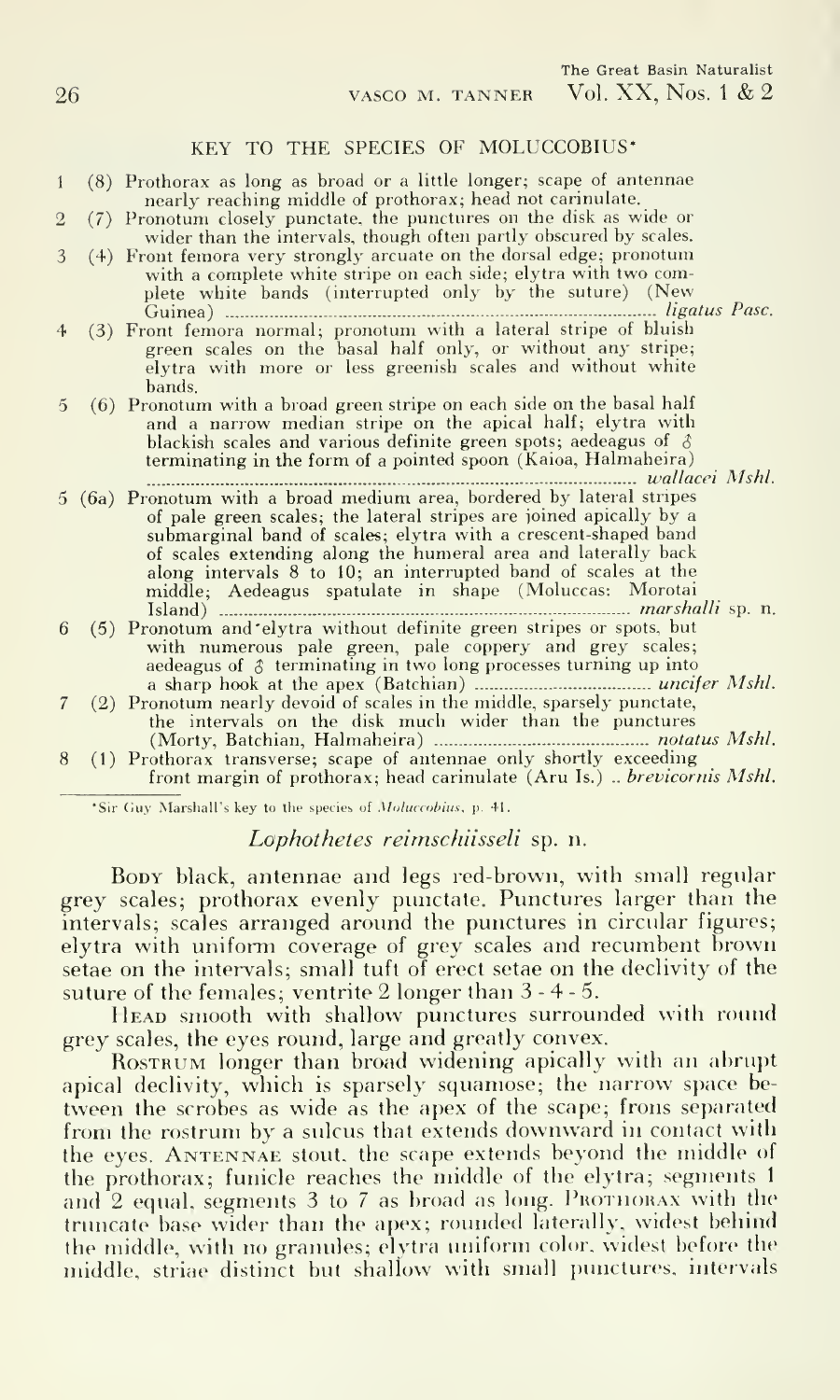twice the width of the striae, with <sup>a</sup> yellow-brown decumbent setae, males devoid of a tuft of setae on the suture, tuft present in the females. Legs with hind femora not reaching the apex of the elytra;



Fig. 5. Lophotheles reirnschiisseli sp. n.

femora moderately clavate. tibiae not denticulate, segment 3 of the tarsi with erect whitish setae, more than twice as wide as the second segment. AEDEAGUS Figs. 6 and 7; spermatheca Fig. 8.